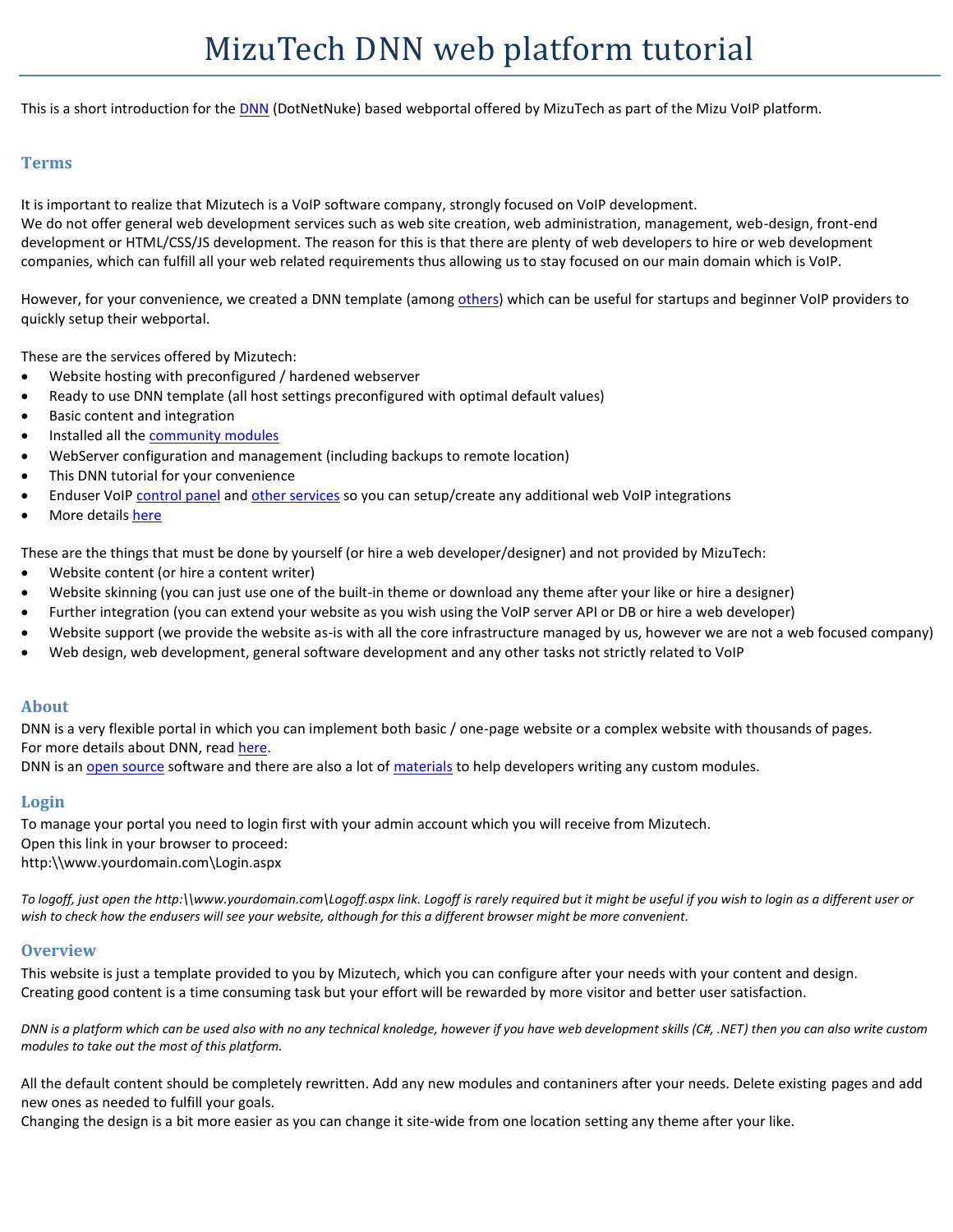Once you login as admin, you will see the site slightly differently than endusers, with a bar on the left side from where you can access most of the management tools. From top to bottom:

- Content (menu icon): you can create new pages here (or delete/modify)
- Manage (toolkit icon): here you can change the theme (user management is rarely required)
- Settings (gear icon): configure your website
- Edit (pen icon): edit current page

There are a few important concepts in DNN:

- **Skin package**: This is the Them of your website. You can change your site design by changing its skin. A Skin Package typically consists of one or multiple Skins (layouts) and one or more Containers. A few basic skins are included by default or you can [download](https://store.dnnsoftware.com/featured/top-themes) or purchase any other if you don't like the defaults. More details can be read [here.](https://www.dnnsoftware.com/docs/designers/about-themes.html)
- **Skin**: A Skin allows you to change the "Look" of a page, the layout, CSS, menu, etc.
- **Container**: Containers are wrappers for modules mostly just to provide styling. Container allows you to change the "look" of a Module, by wrapping it in HTML (container), which can also customize CSS and provide ways to define/style the "actions" for a module.
- **Module**: Modules are like apps for your phone. You can [download](https://store.dnnsoftware.com/) and install any number of modules and just drag and drop them to your pages



# **Configuration**

First of all you should configure your website by changing its **settings** (gear icon on the left bar)

The most important to change is the **Site Settings** which can be accessed from the left bar -> gear icon -> Site Settings.

- Rewrite the "VoIPCall" string everywhere with your brand name / company name.
- Set your favicon and logo.
- Check also other settings such as SMTP (below the "Server" option) if you wish to change it to your own.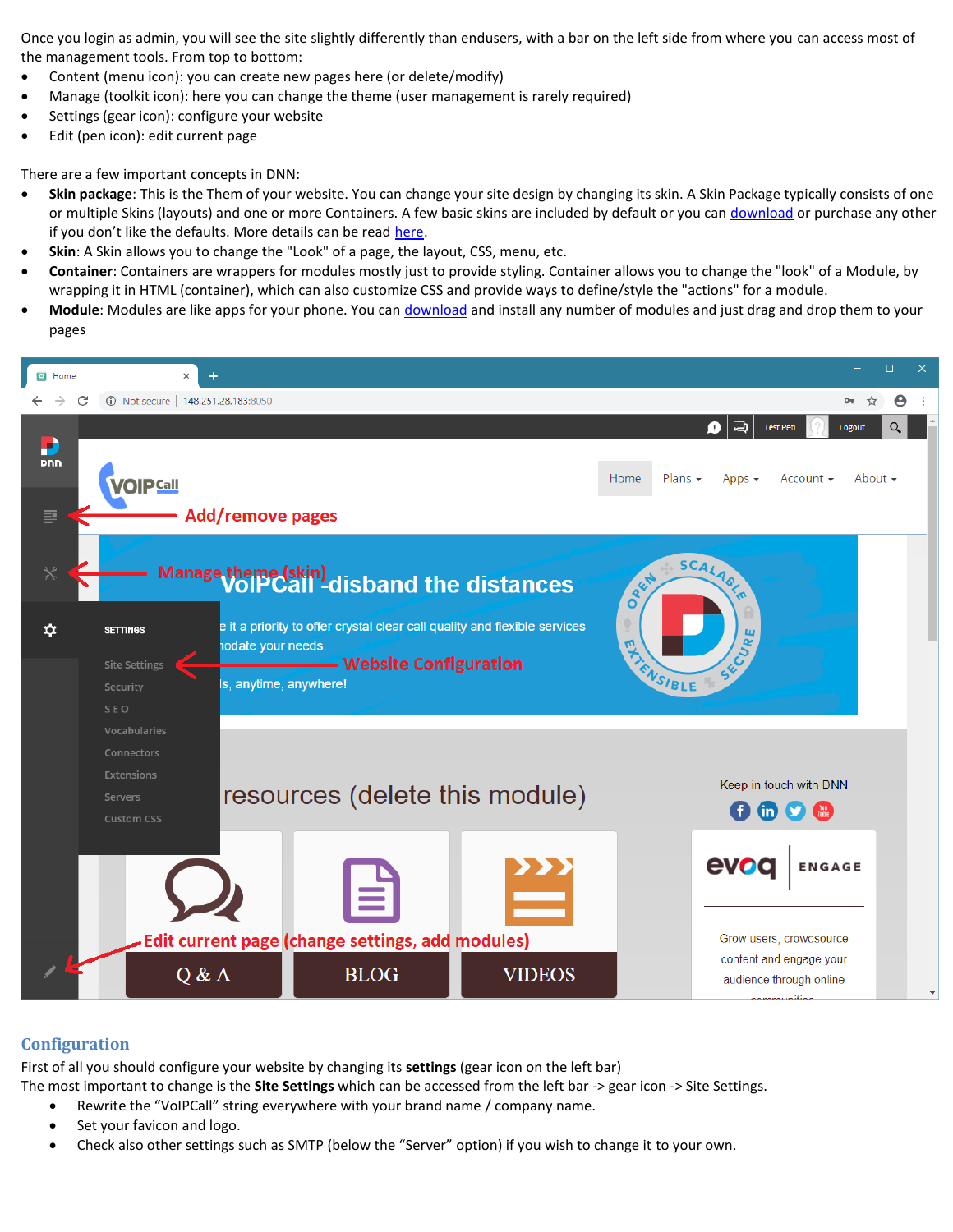Once this is done, you might go to **Manage** options (toolkit icon on the left bar) and change your website skin from the "Themes" menu option. By default there are only a few options but thousands of [themes](https://store.dnnsoftware.com/featured/top-themes) an[d modules](https://store.dnnsoftware.com/) are available for DNN to download or purchase. You can find both free and paid themes and you can also find a lot of people and companies specialized to DNN design/development if you have some specific needs.

You can also go back and change your configurations anytime later. Some more details can be found [here.](https://www.dnnsoftware.com/docs/content-managers/configuring-your-site/index.html)

Note that WebSite users and VoIP users are different things and these have nothing to do with each other. Usually you don't need to take attention for web **user management** as this is rarely required (it might be required only if you offer some content which can be viewed/edited only by logged in users).

## **Page Management**

Add/delete any page after your needs.

You can do this from top-left content icon -> "Page" option.

To **add a page**, hit the "Add Page" button (top-left corner) and enter page name/title/description/keywords/etc

Go to the Permissions tab and check the "All Users" checkbox.

Usually you don't need to set different icon/template/theme/layout per page (your global skin will be applied)

Once you saved your new page, you can specify its location by drag and drop at the left side tree view. You can also define for each page whether it should appear in the menu or not (and where to appear if yes).

To **delete a page**, just click on it on the left side tree view and hit the "Delete" button at the bottom.

To **edit a page**, you have two option:

- From the "Page" settings select your page, click on the … link after the page name and select the "Edit" option
- Navigate to your page (from the site menu or by entering its exact URL) and hit the pen icon in the left-bottom corner.

The **page settings** can be also accessed two way:

- From the "Page" settings just click on the desired page
- Or open the desired page in your browser (from the site menu or by entering its exact URL), click on the pen icon in the left-bottom corner and the on the settings icon which will appear near the pen.

# **Content**

This section is about your pages content.

To edit a page, first you should check its **settings** (description, keywords, permissions, etc). This can be done by clicking on the pen icon (at the left-bottom corner) and then on the settings gear icon which will appear.

Once the page settings are configured properly, you need to **add/change content**. For this click on the same pen icon to enter into edit mode. **Add modules** to the page with the cube icon (near the pen icon) and position it wherever you wish.

The most important module is the "HTML" which you can use to add any HTML to your page (with a WYSIWYG user friendly rich text editor included).

There are many other modules (for example Iframe can be used to load any external content) and many more can be [downloaded.](https://store.dnnsoftware.com/)

**Configure the module** you just added from the settings icon at the right-top corner of the module. At the page settings tab you might center align the module content and uncheck the "Display Container" checkbox to hide its corners.

**Edit the module** content with the pen icon displayed at the module top-left corner. For HTML module this means content writing but for other modules this might means something completely different (such as setting the source URL for the IFrame module).

You can put any number of (different) modules to a single page and arrange them after your needs. The arrangement possibilities are determined by your site layout/theme settings (which can be configured globally for your site).

# **Data**

With DNN you will have all your data stored at two location:

- Files: your DNN web app folder ("dnn" folder below your server app directory)
- Database: your DNN database (this is separate to the VoIP server database)

Usually you should not work directly with files or database as everything can be managed from within the web portal.

However, you have also full OS level access to your DNN files which are usually located in your VoIP app folder\dnn subfolder.

If you don't have access to the host then you can access the files via FTP (this can be accessed also MManage -> Files menu -> Folders -> Server app directory.

If your server is hosted/managed by MizuTech then you have automatic backup to remote location for all these data. Otherwise make sure to create regular backups for both the files and the DNN database.